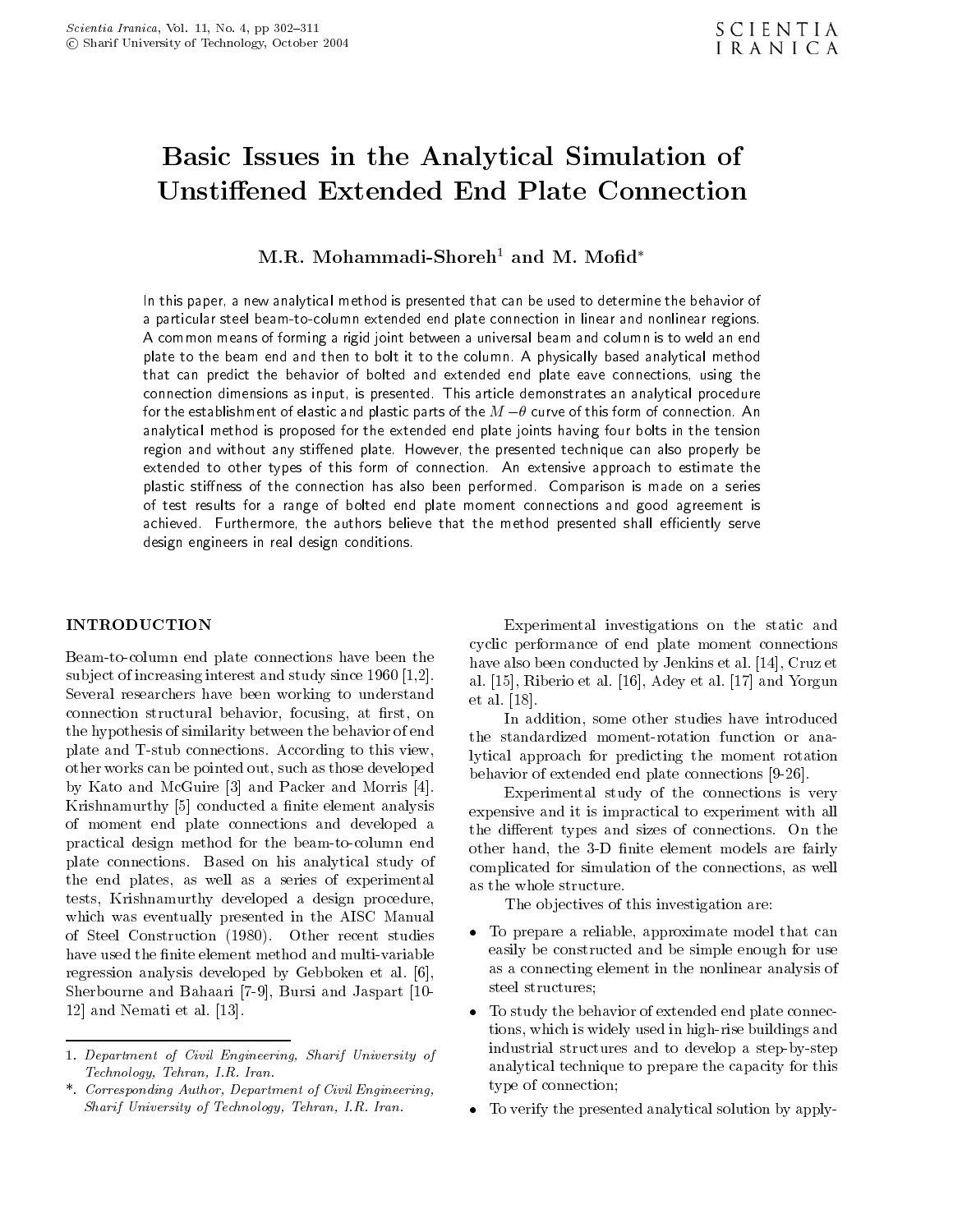

Figure 1. Common types of end plate connections.

ing the same test problems and by comparing the results with finite element models, as well as with experimental data;

 To inspect the important factors in the behavior of this type of connection, through on-parametric study.

# THEORY OF THE ANALYTICAL MODEL

The popularity of moment resisting joints with extended connecting end plates can be attributed mainly to the simplicity and economy associated with their design, fabrication and erection. Four common types of tension bolted, extended, end plate connections are shown in Figure 1. These connections are used frequently to achieve <sup>a</sup> relatively rigid connection behavior. In this paper, the behavior of an extended end plate connection without column stiffeners and end plate, type I, has been studied.

Figure 2 schematically shows the moment rotation behavior of <sup>a</sup> variety of commonly used end plate connections. The initial slope of an  $M$   $\theta$  curve is defined as initial stiffness,  $K_e$ . The ultimate moment,  $M_u$ , is defined as the maximum moment that can be transmitted by the connection. If connection capacity is greater than the beam or column ultimate moment, then  $M_u^*$  is defined as the lowest ultimate moment

capacity of the beam and column. However, if the connection capacity is smaller than the beam and column ultimate moment, then  $M_{\nu}^{*}$  shall be defined as  $M_u$ . Consequently, the slope of an  $M$   $\theta$  curve at ultimate moment  $M_u^*$ , is defined as plastic stiffness,  $\Lambda_p$ .

# EVALUATION OF MODEL PARAMETERS

To study the behavior of the connection, the following assumptions are made.

- The end plate should be exactly attached to the beam;
- The effect of shear force on connection deformation



Figure 2. Schematically connection moment rotation curves.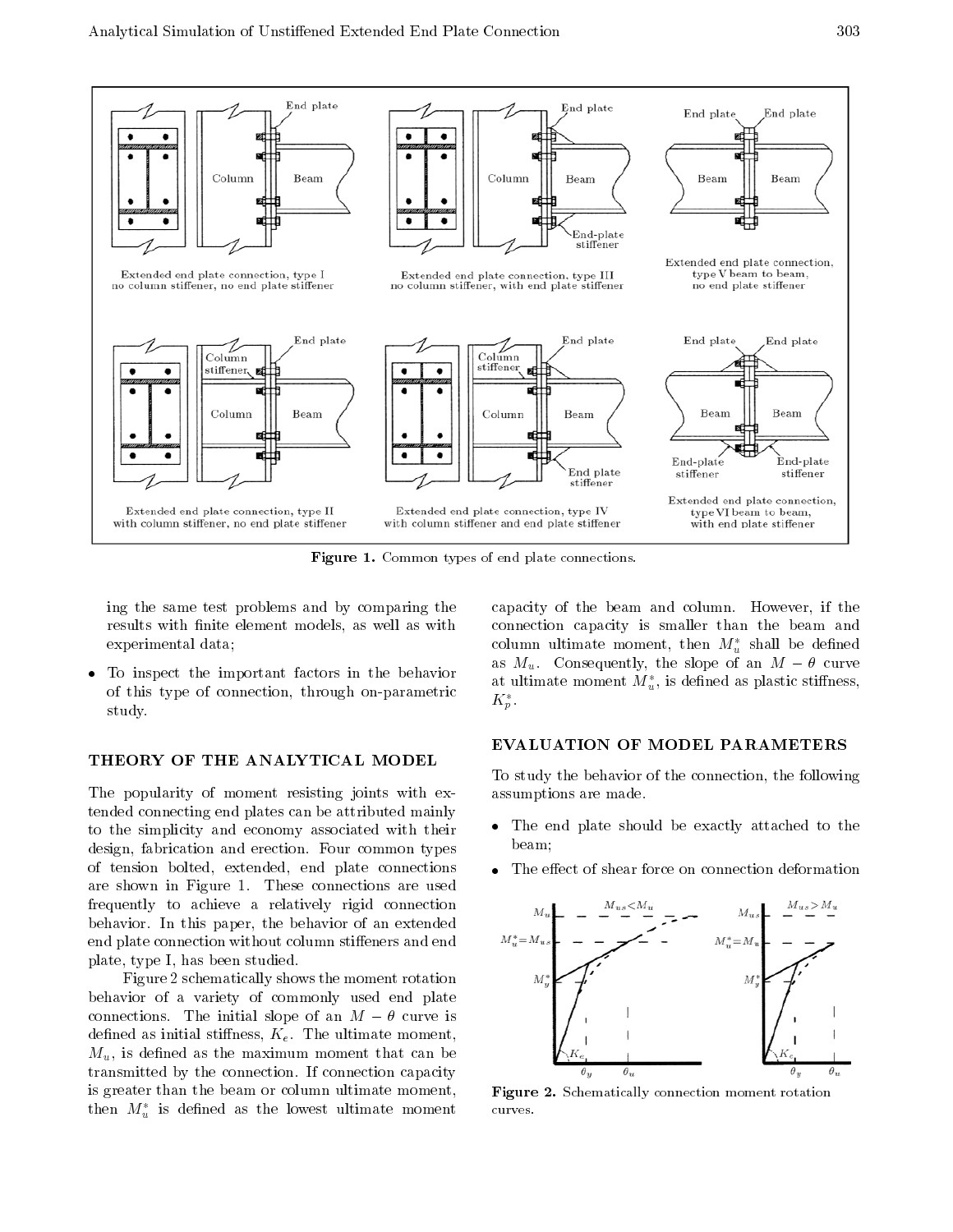is ignored. However, the effects of the shear deformation of the components of connections, caused by the connections moment, are determined;

- The material behavior of the beam, end plate and column is considered as perfect elastoplastic behavior, which is shown in Figure 3;
- All the bolts are preloaded and <sup>a</sup> pretension load, limited to 40 percent of the actual yield stress, was applied;
- In-plane deformations are negligible.

To overcome the implementation of <sup>a</sup> complex, nonlinear, finite element analysis in the prediction of the connection behavior, <sup>a</sup> simpler approach was developed in the form of a so called "Component" Method" [25]. Briefly described, the method consists of modeling a joint as an assembly of extensional spring and rigid links, whereby the springs represent a specific part of a joint that, depending on the type of loading, makes an identied contribution to one or more of its structural properties. Considering the properties of a moment rotation curve, it is evident that in order to present a bilinear curve, the following requirements are needed:

$$
M = 0 \quad \text{at} \quad \theta = 0,\tag{1}
$$

$$
\frac{dM}{d\theta} = K_e \quad \text{at} \quad \theta = 0,
$$
\n(2)

$$
M_y = K_e \times \theta_y,\tag{3}
$$

$$
\frac{dM}{d\theta} = K_p^* \quad \text{at} \quad M \to M_u^*, \quad \theta \to \theta_u^*.
$$
 (4)

In order to obtain a bilinear curve, the parameters  $K_e, M_y, M_u$  and  $K_p$  must be predicted. This can be  $P^{\rm T}$ done analytically, as described in the following sections. Figure 4 identifies the various geometric parameters, which have been used in the present study.



Figure 3. Connection material stress-strain curve.



Figure 4. Unstiffened extended end plate connection geometry.

#### **Evaluation of Initial Stiffness**

To evaluate the initial stiffness of the connections, the following assumptions are made:

- The center of rotation of the connection should coincide with the middle of the beam lower flange;
- Applied force from the beam upper flange is considered for total plate width;
- Centerlines of bolts are assumed as a clamped edge for plate;
- The beams act as rigid members.

The rotational stiffness of a connection is directly related to the deformation of individual connection elements. The components, which contribute to the deformation of the connection, are: (1) End plate, (2) Tension bolts, (3) Column 
ange and (4) Column section. However, because of the complexity of these deformations, they have been separated into two parts. These parts contain deformation caused by beam flange and beam web and each of these deformations are made up of four parts. These divisions shall be considered as presented in Table 1.

The application of the method to <sup>a</sup> typical, bolted, end plate, beam-to-column joint is illustrated in Figure 5. A general expression for initial stiffness,  $K_e$ ,



Figure 5. Characterization of component behavior.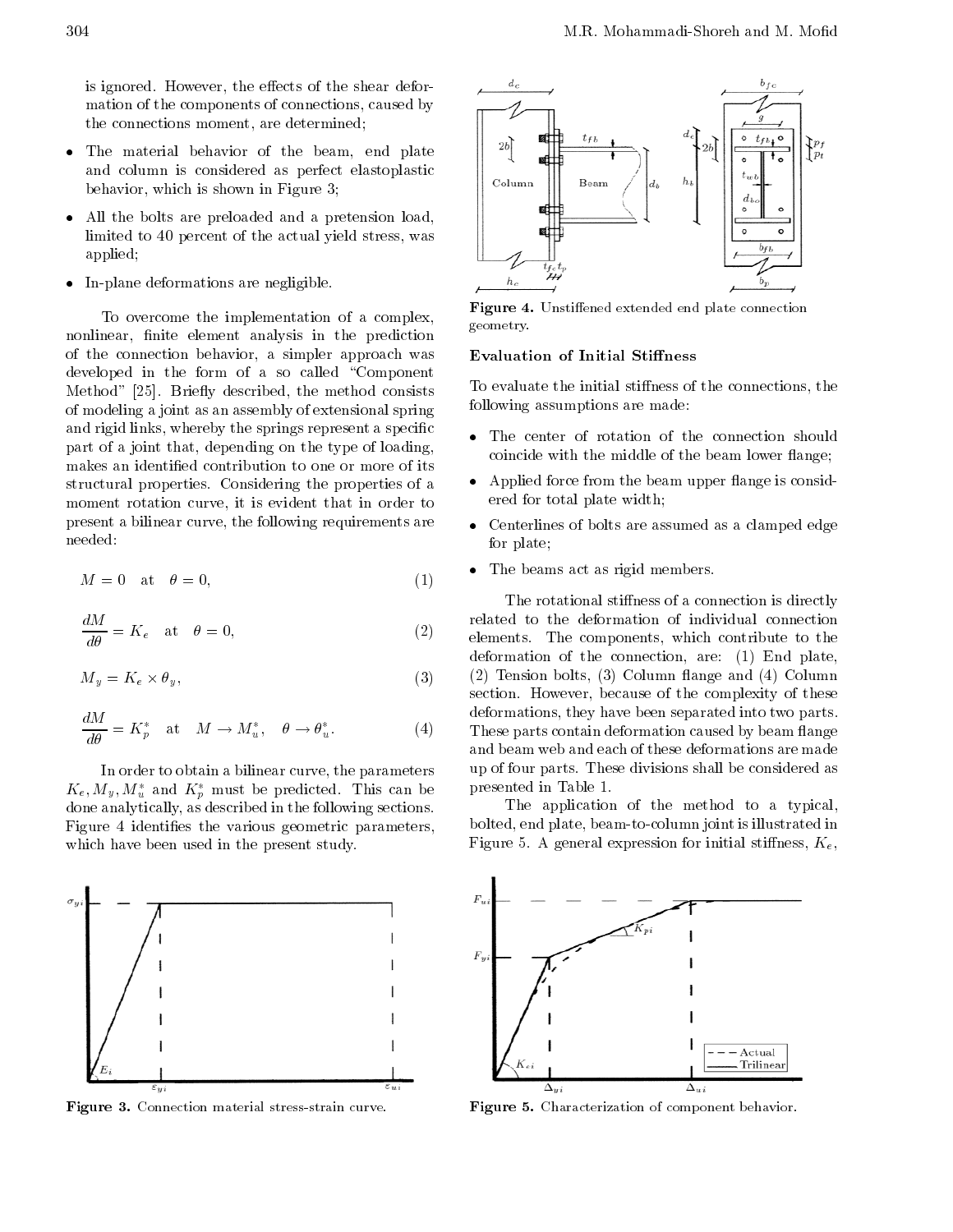| <b>Division</b> | Subdivision                       | Deformation<br>Symbol | <b>Stiffness</b><br>Symbol |
|-----------------|-----------------------------------|-----------------------|----------------------------|
| Part 1          | 1.1 Deformation of end plate      | $\delta_{fp}$         | $K_{fp}$                   |
| <b>Beam</b>     | 1.2 Deformation of bolts          | $\delta_{fb}$         | $K_{fb}$                   |
| flange          | 1.3 Deformation of column flange  | $\delta_{ff}$         | $K_{ff}$                   |
| effect          | 1.4 Deformation of column section | $\delta_{fs}$         | $K_{fs}$                   |
| Part 2          | 2.1 Deformation of end plate      | $\delta_{wp}$         | $K_{wp}$                   |
| Beam            | 2.2 Deformation of bolts          | $\delta_{wb}$         | $K_{wb}$                   |
| web             | 2.3 Deformation of column flange  | $\delta_{wf}$         | $K_{wf}$                   |
| effect          | 2.4 Deformation of column section | $\delta_{ws}$         | $K_{ws}$                   |

Table 1. Considered deformations to calculate the initial stiffness.

Table 2. Expressions for initial stiffness,  $K_e$ .

| $K_e = \frac{1}{\frac{1}{K_{fp}} + \frac{1}{K_{fb}} + \frac{1}{K_{ff}} + \frac{1}{K_{fs}} + \frac{1}{K_{wp}} + \frac{1}{K_{wb}} + \frac{1}{K_{wf}} + \frac{1}{K_{ws}}}$<br>E.b.h <sub>b</sub> <sup>2</sup><br>$=\frac{1}{(1-\lambda_e)\left(\frac{1}{R_0}+\frac{1}{2nR_3}+\frac{1}{R_4}+\frac{1}{R_5}\right)+\frac{6\lambda_e}{R_2}\left(\frac{R_2}{R_1}+\frac{1}{R_3}+\frac{1}{R_4}+\frac{2}{R_5}\right)}$ |
|-------------------------------------------------------------------------------------------------------------------------------------------------------------------------------------------------------------------------------------------------------------------------------------------------------------------------------------------------------------------------------------------------------------|
| $a^* = 2 \times b + g,$ $\lambda_e = \frac{\frac{b^2 g}{b^2 f}}{\frac{t_{w} b}{b^2 f} + 6 \frac{f}{d^2 f} + (\frac{f b}{d^2 f})^3} \approx \frac{1}{1 + 6 \frac{A f b}{A_{m} f}}$                                                                                                                                                                                                                           |
| $Q = 208(1 + \frac{d_b}{b}) + 33.6 \times \frac{g^2}{b^2}(1 + \frac{b}{d_b}) + 13 \times \frac{g^4}{b^4}(1 + \frac{b^3}{d^3})$                                                                                                                                                                                                                                                                              |
| $R_0 = \frac{t_p^3 b_{fc}/b^2}{0.455 \times b^2 + 1.56 \times t_p^2}, \qquad R_1 = \frac{8}{21(1-v^2)} \times \frac{Q \cdot t_p^{\nu}/g}{7g^2 + 6t_p^2 \left(8 + \frac{g^2}{b^2} + \frac{g^2}{d^2}\right)}$                                                                                                                                                                                                 |
| $R_2 = \frac{64}{147} \frac{Q.b^2/d_b}{13 \times d_b + 16 \times b \frac{q^4}{73}}, \qquad R_3 = \frac{\pi}{4b.(t_p + t_{fc})} \left(1.33 \times d_{bo} + \frac{1}{2} \times \frac{t_p.t_{fc}}{t_p + t_{fc}}\right)^2$                                                                                                                                                                                      |
| $R_4 = \frac{4a^* \cdot t_{fc}^2/(g t_{wc} d_{bo} t_p)^3}{b \cdot \left(1+3.12 \frac{t^2}{(g t_{wc} d_{bo} t_p)^2}\right)}, \qquad R_5 = \frac{24I_c/b}{a^{*3}+16 \times d_b^3 + \frac{24}{7} \times d_c^2 a^*}$                                                                                                                                                                                            |

is formulated in Table 2, which shows, in detail, the expressions for the initial stiffness of various components of unstiffened, extended, end plate eave connections.

# Evaluation of Ultimate Moment

The various components contributing to the overall response of a generic, end plate, beam-to-column, steel joint include the following:

- 1. Column web in shear, compression and tension,
- 2. Column 
ange in bending,
- 3. End plate in bending,
- 4. Bolts in tension and shear,

5. Beam flange and beam web in tension and compression.

On the basis of these assumptions, the moment capacity of an unstiffened connection depends on the strength of the individual connection elements. Various investigations  $[4,27]$  have shown that an unstiffened connection will begin to lose its ability to sustain further loading when one or more of the following failure modes occurs:

- 1. Bolt failure (in tension),
- 2. Formation of the end plate plastic mechanism,
- 3. Formation of the column flange plastic mechanism,
- 4. Shear yielding, buckling or crippling of the column web,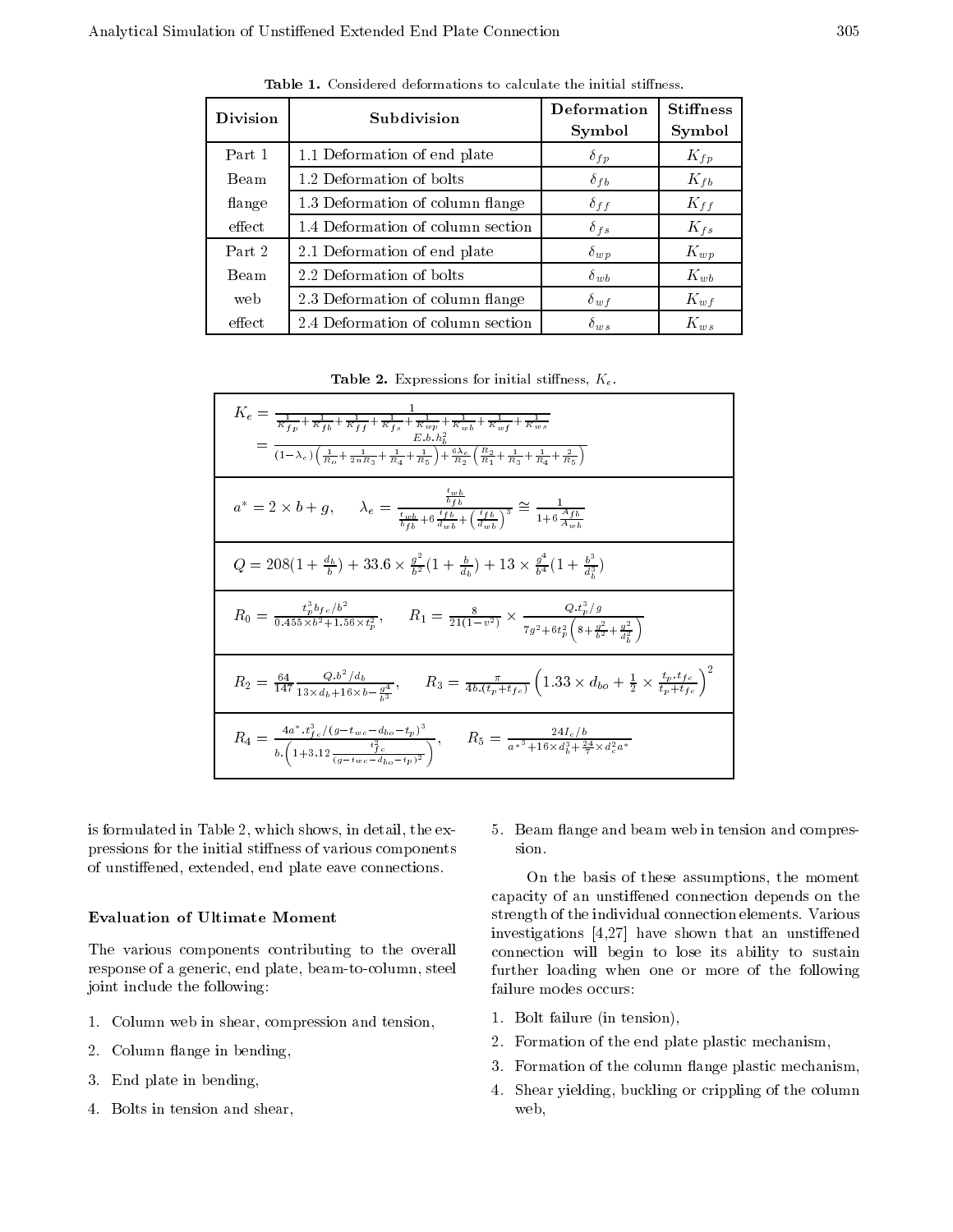# 5. Beam compression flange buckling.

Each of these failure modes will now be considered in terms of the tension and compression beam flange forces. In the elastic region of the beam bending behavior, using the bending theory, the simplified relationship between the moment acting on the connection,  $M$ , and beam flange force,  $F$ , can be given as follows:

$$
F = \frac{M}{d_b} \times \frac{1}{1 + \frac{A_f}{6A_w}} = \frac{M}{\lambda_e d_b}.
$$
 (5) d

If the moment of the connection increases until the plastic hinges occur at the beam, using the plastic theory, the beam flange force can be obtained as:

$$
F = \frac{M}{d_b} \times \frac{1}{1 + \frac{A_f}{4A_w}} = \frac{M}{\lambda_p d_b}.
$$
 (6)

In seismic design, connections should bear beam moment capacity. Thus, the value of  $\lambda_p$  is considered as  $\lambda$ . Then, each of the possible failure modes shall be considered in terms of  $F$  and, consequently, the ultimate force for each mentioned component (end plate, tension bolt, column 
ange and column section) can be evaluated. Thus the lowest value corresponding to the following failure modes will present the amount of  $M_u^*$ . Besides, Table 3 summarizes the equations used to evaluate  $M_u^*$  for this type of extended end plate connection.

# Evaluation of Yielding Moment

At first, for calculation of the connection yielding moment, the stress-strain curve of the beam material is considered perfectly elastoplastic, as shown in Figure 3. Then, using the plastic theory, the corresponding loaddeformation curve will be calculated. According to extensive study in this area [28], the yielding moment of the end plate connection,  $M_y$ , can be evaluated as the following:

$$
M_y^* = .7 \times \min(M_{ue}, M_{uf}, M_{us}), \tag{7}
$$

$$
M_y = \frac{1}{1 - K_p^* / K_e} \times M_y^*.
$$
 (8)

# **Evaluation of Plastic Stiffness**

There is no exact applicable analytical method for calculation of the plastic stiffness of connections and, therefore, usually, test results are used to estimate the value of plastic stiffness. For example, the ratio of  $K_p/K_e \approx .05$  for unstiffened end plate connections is suggested by Sherbourne et al. [23]. This ratio is resulted by testing and includes the effects of strain hardening and changes in geometry of the connection. Therefore, in this article, the equations used to evaluate  $K_{p}$  are formulated in Table 4.

|                                                                  | $M_{ue_1} = F_{yp}t_p^2 \times \left[\frac{b_p}{p_f} + 2\frac{d_b - p_t}{q - t_{wh}} + \frac{g - t_{wb}}{4d_b}\right] \times \lambda d_b$                                                                                                                      |
|------------------------------------------------------------------|----------------------------------------------------------------------------------------------------------------------------------------------------------------------------------------------------------------------------------------------------------------|
| End Plate                                                        | $M_{ue_2} = F_{yp}t_p^2 \times \left[\frac{g+b_p}{4} + \frac{d_b.b_p}{4d_e} + p_f \left(\sqrt{\frac{2p_f}{g}} + \sqrt{\frac{b_p}{2p_f}}\right)^2\right] \times \lambda + nA_{bo}f_{ybo} \left(2 - \frac{p_f}{d_e} - \frac{p_t}{d_b}\right) \times \lambda d_b$ |
|                                                                  | $\boxed{\text{Ultimate Moment}\Big M_{ue_3}=F_{yp}t_p^2\times\left g+\frac{h.b_p}{2t_{fb}}+2t_{fb}\frac{d_b-p_t}{g}+(d_b-t_{fb}).\left(\sqrt{\frac{2p_f}{g}}+\sqrt{\frac{b_p}{2p_f}}\right)^2\right \times\lambda\Big }$                                       |
|                                                                  | $M_{ue} = \min(M_{ue_1}, M_{ue_2}, M_{ue_3})$                                                                                                                                                                                                                  |
| Column                                                           | $\left M_{uf1} = F_{yc}t_{fc}^2 \times \left(\pi + \frac{p_f+p_t}{b_{fc} - t_{wc} - 2w_s}\right) \times \lambda d_b + \pi d_{bo}^2 F_{ybo}\left(\frac{b_{fc} - g}{b_{fc} - t_{wc} - 2w_s}\right) \times \lambda d_b\right)$                                    |
|                                                                  | <b>Flange Ultimate</b> $M_{uf2} = F_{yc}t_{fc}^2 \times \left(\pi + 2\frac{b_{fc} - g + p_f + p_t - d_{bo}}{g - t_{wc} - 2w_s}\right) \times \lambda d_b$                                                                                                      |
| Moment                                                           | $M_{uf} = \min(M_{uf_1}, M_{uf_2})$                                                                                                                                                                                                                            |
|                                                                  | <b>Column Web</b> $F_{pw1} = \frac{1}{\sqrt{3}} F_{yc} t_{wc} d_c$ , $F_{pw2} = 10.765 \times t_{wc}^3 \sqrt{F_{yc}}/d_c$ , $F_{pw3} = F_{yc} t_{wc} (t_{bf} + 2t_p + 5k_c)$                                                                                   |
|                                                                  | Ultimate Moment $ M_{uw} = min(F_{pw1}, F_{pw2}, F_{pw3}) \times \lambda d_b$                                                                                                                                                                                  |
| <b>Tension Bolts</b> $F_{Pbo} = \frac{1}{\gamma} F_{ybo} A_{bo}$ |                                                                                                                                                                                                                                                                |
|                                                                  | Ultimate Moment $M_{ubo} = 3F_{ybo}A_{bo} \times \lambda d_b$                                                                                                                                                                                                  |
|                                                                  | Ultimate Moment $\lambda = 1 + \frac{A_w}{4A_f}$ , $M_u^* = \min(M_{ue}, M_{uf}, M_{uw}, M_{ubo})$                                                                                                                                                             |

| <b>Table 3.</b> Considered mechanisms to calculate the ultimate moment. |
|-------------------------------------------------------------------------|
|-------------------------------------------------------------------------|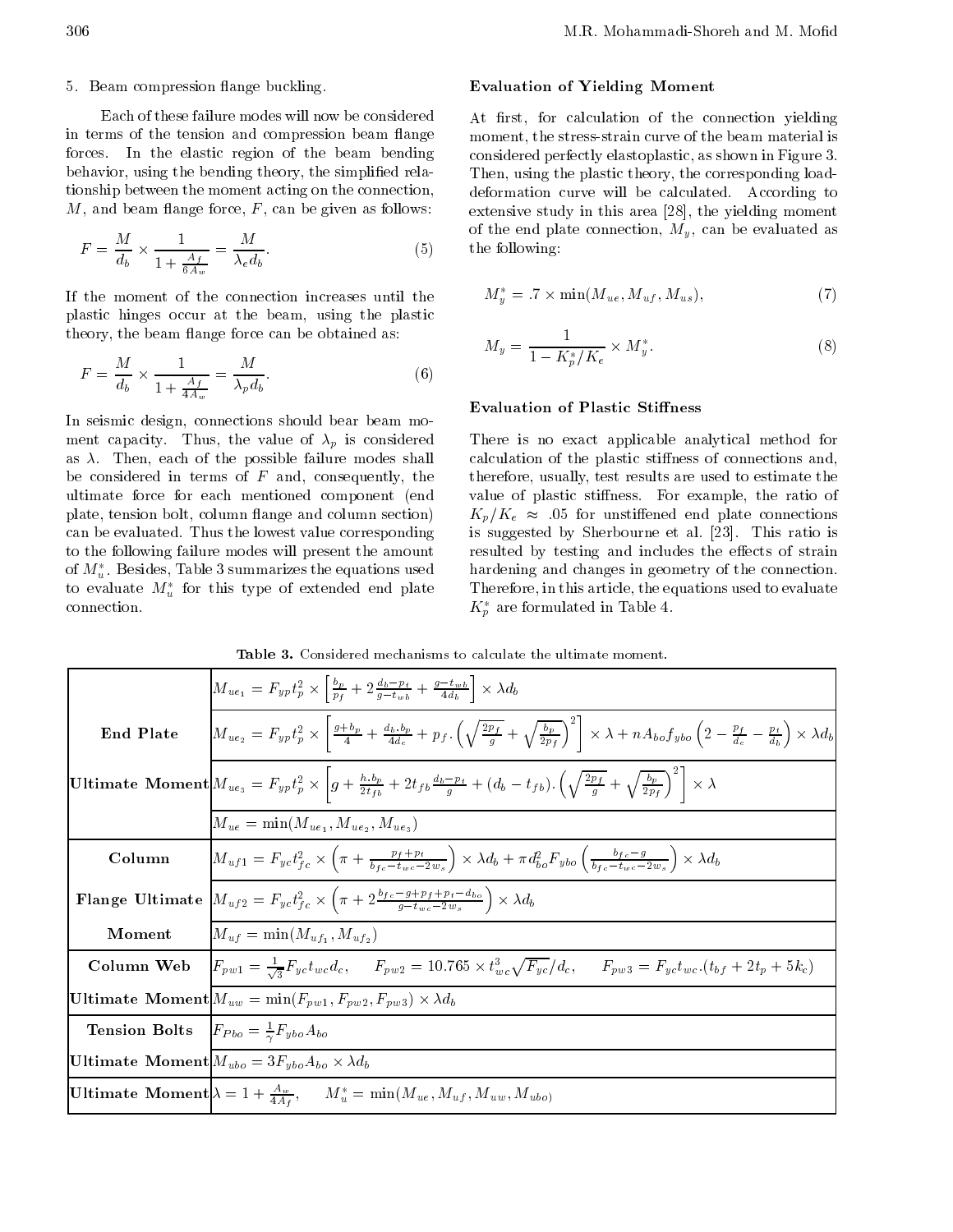**Table 4.** Expressions for plastic stiffness,  $K_p$ .

| Failure                     | End Plate or Column Flange                                                                                                                                                                                                                                | Column Web                                                 | Plastic Hinge in         |
|-----------------------------|-----------------------------------------------------------------------------------------------------------------------------------------------------------------------------------------------------------------------------------------------------------|------------------------------------------------------------|--------------------------|
| Mode                        | or Bolt Failure                                                                                                                                                                                                                                           | Failure                                                    | <b>Beam or Column</b>    |
| Plastic<br><b>Stiffness</b> | $K_p^* = \frac{1}{\frac{K_p - pfb}{K_e} + \frac{1}{K_e} \frac{1}{\left w_e b\right } + \frac{1}{K_e}}$                                                                                                                                                    | $K_p^* = \frac{1}{\frac{1}{K_e - pfb} + \frac{15.3}{K_e}}$ | $K_p^* = \frac{K_e}{11}$ |
|                             | $K_{p \quad pf \, b} = \frac{40 \times Ed_b^2}{16 \times \frac{d_e^3 + 6de_p^2 - 2p_f^3}{b_p \cdot t_p^3} + \frac{b_f^3 e + 6b_f e \cdot g^2 - 2g^3}{d_e \cdot t_{wc}^3}}, \quad \  \  K_e = \frac{1}{\frac{1}{K_e - p \, fb} + \frac{1}{K_e - w \, eb}}$ |                                                            |                          |
|                             | $K_{e\ \text{web}} = \frac{1}{\frac{1}{K_{fs}} + \frac{1}{K_{ws}}}, \qquad K_{e\ \text{pfb}} = \frac{1}{\frac{1}{K_{fp}} + \frac{1}{K_{fb}} + \frac{1}{K_{ff}} + \frac{1}{K_{wp}} + \frac{1}{K_{wb}} + \frac{1}{K_{wf}}}$                                 |                                                            |                          |

| Ref.   | <b>Name</b>        | $h_b$ | $d_b$ | $b_{fb}$ | $t_{wb}$ | $t_{fb}$ | $\bm{F_{yb}}$ | $h_c$ | $d_c$ | $b_{fc}$ | $t_{wc}$ | $t_{fc}$ | $k_{c1}$ | $F_{yc}$ |
|--------|--------------------|-------|-------|----------|----------|----------|---------------|-------|-------|----------|----------|----------|----------|----------|
|        | Test 1             | 31    | 29.68 | 16.7     | 0.760    | 1.32     | 244           | 27.53 | 25.02 | 26.07    | 1.54     | 2.51     | 2.06     | 244      |
|        | Test 2             | 31    | 29.68 | 16.7     | 0.760    | 1.32     | 244           | 27.53 | 25.02 | 26.07    | 1.54     | 2.51     | 2.06     | 244      |
| $[14]$ | Test 3             | 31    | 29.68 | 16.7     | 0.760    | 1.32     | 244           | 27.53 | 25.02 | 26.07    | 1.54     | 2.51     | 2.06     | 244      |
|        | Test 4             | 31    | 29.68 | 16.7     | 0.760    | 1.32     | 244           | 27.53 | 25.02 | 26.07    | 1.54     | 2.51     | 2.06     | 244      |
|        | PAR <sub>3e</sub>  | 40.3  | 39.2  | 17.7     | 0.775    | 1.10     | 300           | 22.90 | 20.5  | -21      | 1.4      | 2.4      | 1.75     | 300      |
|        | PPAR <sub>3e</sub> | 40.3  | 39.2  | 17.7     | 0.775    | 1.10     | 300           | 22.90 | 20.5  | 21       | 1.4      | 2.4      | 1.75     | 300      |
| $[23]$ | PAR4               | 40.3  | 39.2  | 17.7     | 0.775    | 1.10     | 300           | 22.90 | 20.5  | 21       | 1.4      | 2.4      | 1.75     | 300      |
|        | PAR <sub>10</sub>  | 40.3  | 39.2  | 17.7     | 0.775    | 1.10     | 300           | 22.90 | 20.5  | 21       | 1.4      | 2.4      | 1.75     | 300      |
|        | PM <sub>5</sub>    | 45.9  | 44.38 | 15.4     | 0.910    | 1.52     | 250           | 25.30 | 23.89 | 25.4     | 0.88     | 1.41     | 1.75     | 250      |
|        | PM <sub>6</sub>    | 45.9  | 44.38 | 15.4     | 0.910    | 1.52     | 250           | 25.30 | 23.89 | 25.4     | 0.88     | 1.41     | 1.75     | 250      |

Table 5. Schedule of different test problems, beam and column properties.

\* All dimensions are in cm and MPa.

# **EXAMPLE PROBLEMS**

To test the relative accuracy of the presented analytical method and, also, in order to consider various combinations of beams and columns in terms of load carrying capacity, ten unstiffened, extended, end plate examples from different studies are carefully selected. Beam and column properties are shown in Table 5 and properties of other components of the connections are shown in Table 6.The modulus of elasticity of all components is considered as  $E = 210 \times 10^7$  N/m.

Using the presented analytical method, the initial stiness, yielding moment and ultimate moments of each connection are calculated, respectively. Also, the ratio of  $K_p/K_e$  for every case is calculated and listed in Table 7. In addition, to show the accuracy of the results, the bilinear curve that is obtained with the presented technique and the experimental moment rotation curve for four cases is illustrated in Figure 6. Also, the presented bilinear curve and the finite element

prediction curve for six specimens are illustrated in Figure 7. The presented bilinear curve passes through three points. The first point is origin, the second is  $(\theta_y, M_y)$  and the third is  $(\theta_u, M_u)$ .

As noted,  $\theta_y$  is obtained by " $M_y/K_e$ " and  $\theta_u$  is equal to " $\theta_y + (M_u - M_y)/K_p$ ".

### **CONCLUSION**

In this investigation, an analytical procedure for estimation of the behavior of unstiffened extended end plate connections has been presented. The theory in this method is mainly based on the theory of <sup>a</sup> yield line mechanism. Substitution of the values of material property and the dimensions of the connection in the proposed formulas lead to calculation of the initial stiffness, yielding moment and ultimate moment stiffness of the connection, which demonstrates the connection behavior and which can be used by scientists and engineers. Comparison of the results in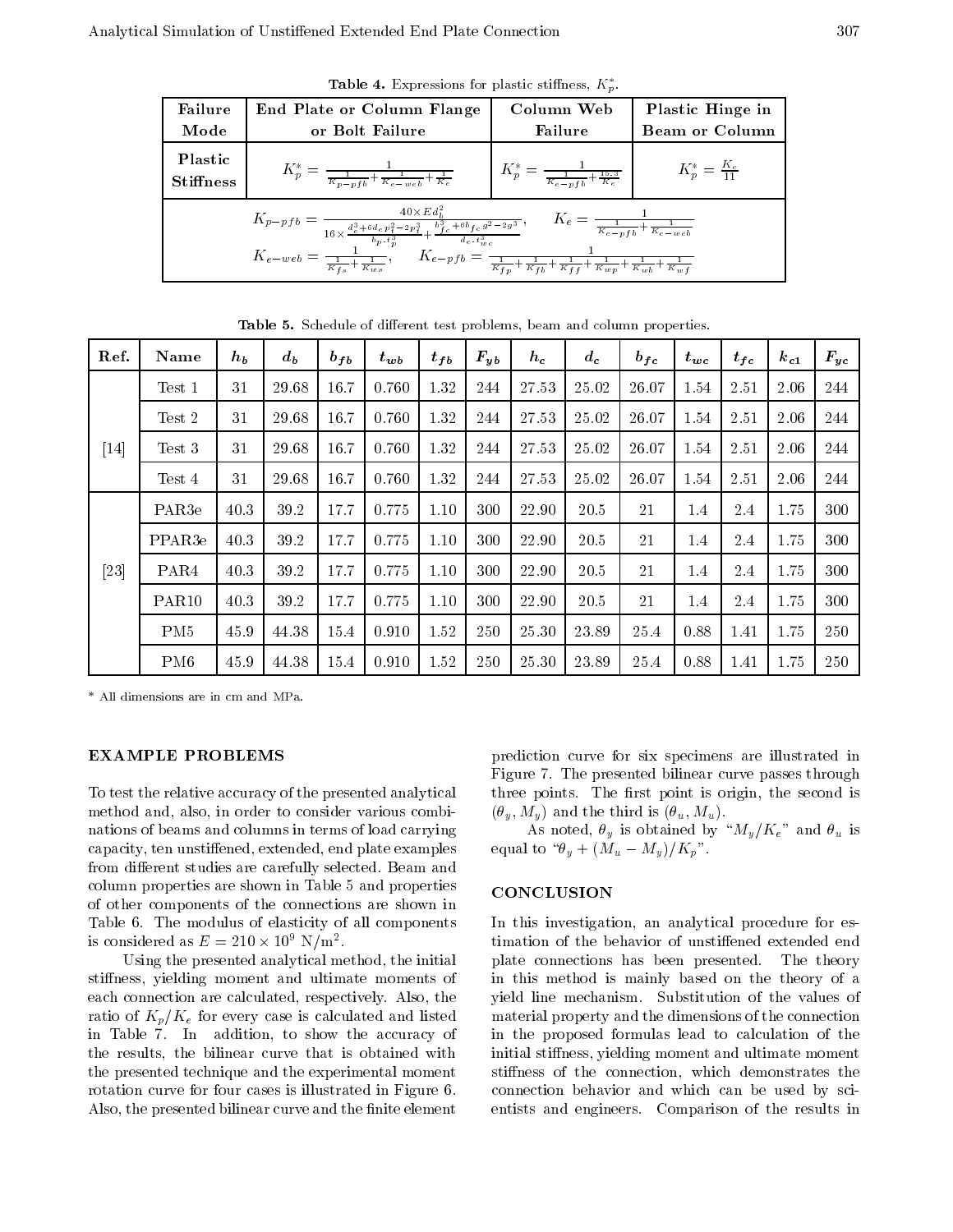| Ref. | <b>Test Designation</b> | $b_p$ | $d_e$ | $\boldsymbol{b}$ | $\boldsymbol{g}$ | $d_{bo}$       | $P_f$ | $P_t$ | $w_{s}$      | $t_p$ | $F_{yp}$ | $F_{ybo}$ |
|------|-------------------------|-------|-------|------------------|------------------|----------------|-------|-------|--------------|-------|----------|-----------|
|      | Test 1                  | 20    | 11.0  | 6.0              | 13               | $\overline{2}$ | 4.34  | 6.66  | $\mathbf{1}$ | 1.27  | 244      | 627       |
| [14] | Test 2                  | 20    | 11.0  | 6.0              | 13               | 2              | 4.34  | 6.66  | 1            | 1.52  | 244      | 627       |
|      | Test 3                  | 20    | 11.0  | 6.0              | 13               | $\overline{2}$ | 4.34  | 6.66  | $\mathbf{1}$ | 2.03  | 244      | 627       |
|      | Test 4                  | 20    | 11.0  | 6.0              | 13               | $\overline{2}$ | 4.34  | 6.66  | 1            | 2.54  | 244      | 627       |
|      | PAR <sub>3e</sub>       | 21    | 12.6  | 7.15             | 12               | 2.4            | 5.6   | 7.7   |              | 3.0   | 300      | 627       |
|      | PPAR <sub>3e</sub>      | 21    | 12.6  | 7.15             | 12               | 2.4            | 5.6   | 7.7   | 1            | 2.4   | 300      | 627       |
| [23] | PAR <sub>4</sub>        | 21    | 12.6  | 7.15             | 12               | 2.4            | 5.6   | 7.7   |              | 1.5   | 300      | 627       |
|      | <b>PAR10</b>            | 21    | 12.6  | 7.15             | 12               | 2.4            | 5.6   | 7.7   | 1            | 4.0   | 300      | 627       |
|      | PM <sub>5</sub>         | 25.4  | 12.4  | 6.76             | 12               | 2.4            | 5.0   | 7.52  | 1            | 2.0   | 250      | 627       |
|      | PM <sub>6</sub>         | 25.4  | 12.4  | 6.76             | 12               | 2.4            | 5.0   | 7.52  |              | 3.0   | 250      | 627       |

Table 6. Schedule of different test problems, end plate and bolt properties.

\* All dimensions are in cm and MPa.



Figure 6. Comparison between test and prediction results.

Figure 6 shows a good agreement between experimental data and the presented technique in this investigation. Also, comparison of the results in Figure <sup>7</sup> shows an approximate agreement between finite element prediction and the presented technique in this investigation.

The signicant points of this investigation can be summarized as follows:

- Ratio of  $K_p/K_e$  varies between 0.04 and 0.14 for end plate connections.
- If the connection ultimate moment,  $M_u$ , is greater than the beam or column ultimate moment, then, the ratio of  $K_p/K_e$  varies between 0.09 and 0.14.
- If the connection ultimate moment,  $M_u$ , is smaller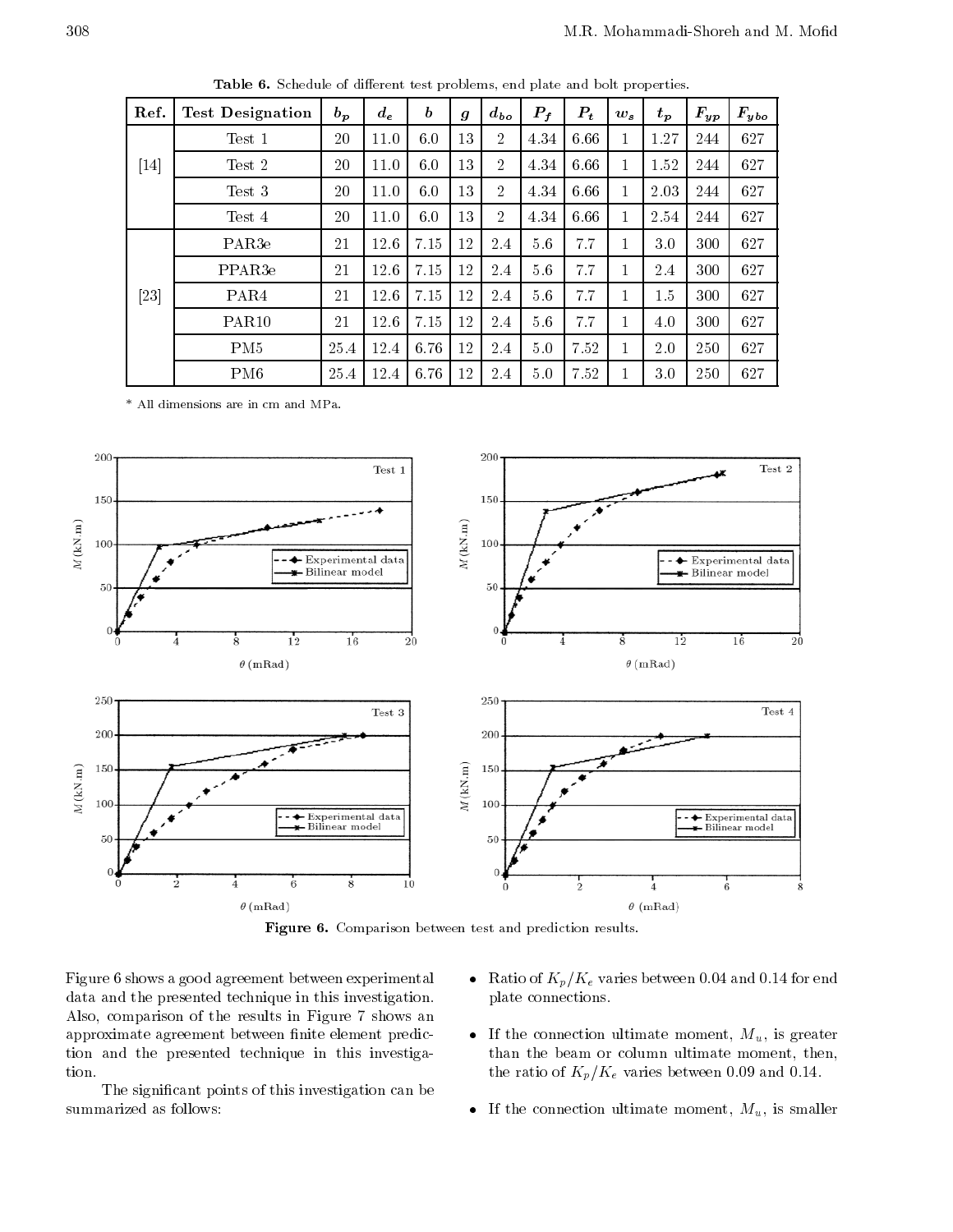| Name               | $K_y \times 10^7$ | $M_{y}$ | $M_u^*$ | $K_p^*/K_e$ | $K_p^* \times 10^7$ |
|--------------------|-------------------|---------|---------|-------------|---------------------|
| Test 1             | 3.41              | 97      | 128     | 0.081       | 0.278               |
| Test 2             | 4.99              | 138     | 183     | 0.074       | 0.371               |
| Test 3             | 8.53              | 154     | 200     | 0.091       | 0.776               |
| Test 4             | 12.11             | 154     | 200     | 0.091       | 1.101               |
| PAR <sub>3e</sub>  | 24.30             | 235     | 311     | 0.062       | 1.497               |
| PPAR <sub>3e</sub> | 17.72             | 235     | 311     | 0.062       | 1.093               |
| PAR <sub>4</sub>   | 7.29              | 224     | 294     | 0.083       | 0.602               |
| PAR <sub>10</sub>  | 32.57             | 235     | 311     | 0.061       | 2.002               |
| PM <sub>5</sub>    | 6.65              | 184     | 211     | 0.063       | 0.419               |
| PM <sub>6</sub>    | 12.17             | 184     | 211     | 0.063       | 0.762               |

Table 7. Results of the presented analytical method.

\*All dimensions are in kN.m and kN.m/rad.



Figure 7. Comparison between F.E. and prediction results.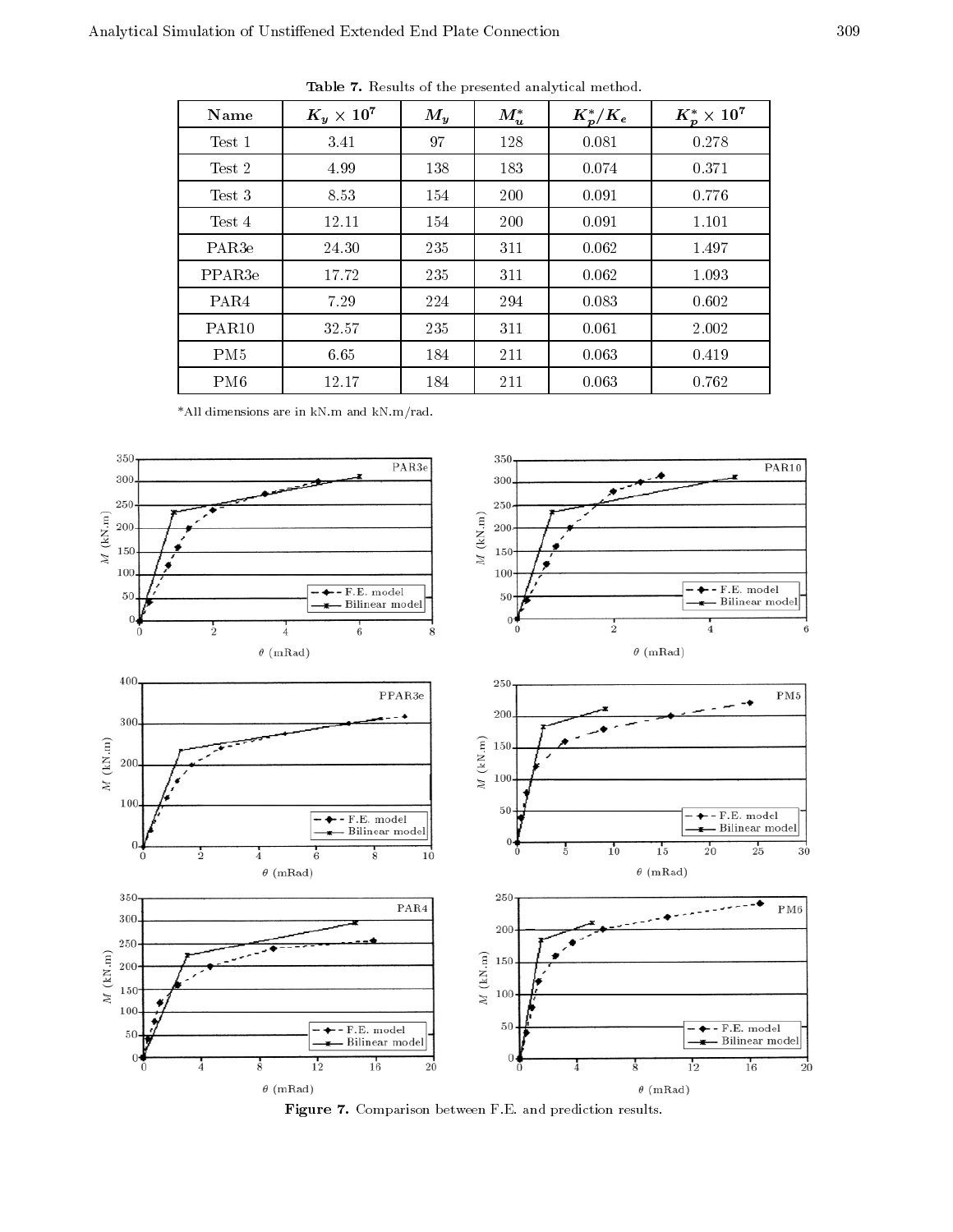than the beam or column ultimate moment, then, the ratio of  $K_p/K_e$  varies between 0.04 and 0.09.

# NOMENCLATURE

| $A_{bo}$                        | area of each bolt                     |
|---------------------------------|---------------------------------------|
| $A_{fb}$                        | area of beam flange                   |
| $A_f$                           | area of beam flange                   |
| $A_{w}$                         | area of beam web                      |
| E                               | modulus of elasticity                 |
| $E_{bo}$                        | modulus of elasticity of bolt         |
| $\,F$                           | beam flange force                     |
| $K_e$                           | initial stiffness of the connection   |
| $K_p$                           | plastic stiffness of the connection   |
| $M_y$                           | yield moment applied to connection    |
| $M_u$                           | total moment applied to connection    |
| $M_{ue}$                        | total moment applied to end plate     |
| $M_{uf}$                        | total moment applied to column flange |
| $M_{uw}$                        | total moment applied to column web    |
| $M_{ub}$                        | total moment applied to bolts         |
| $\lambda, \lambda_e, \lambda_p$ | coefficients defined in Equations 5   |
|                                 | and 6                                 |
| Δ                               | displacement (general)                |
| $\theta_y$                      | total rotation in elastic zone        |
| $\theta_u$                      | total rotation                        |

- 1. Sherbourne, A.N. "Bolted beam-to-column connections", The Structural Engineer,  $39(6)$ , pp 203-210 (1961).
- 2. Douty, R.T. and McGuire, W.F. "High strength bolted moment connections", Journal of Structural Division, ASCE, No ST2,  $91(4)$ , pp 101-128 (1965).
- 3. Kato, B. and McGuire, W. "Analysis of T-stub flange to column connections", Journal of Structural Division,  $ASCE$ , **99**(5), pp 865-888 (1973).
- 4. Packer, J.A. and Morris, L.J. "A limit state design method for the tension region of the bolted beam-tocolumn connections", The Structural Engineer,  $55(10)$ , pp 446-458 (1977).
- 5. Krishnamurthy, N. "A fresh look at bolted end plate behaviour and design", Engineering Journal, AISC, 2nd Quarter, 15(2), pp 39-49 (1978).
- 6. Gebboken, N., Rothert, H. and Binder, B. "On the numerical analysis of end plate connections", Journal of Constructional Steel Research,  $30(2)$ , pp 177-196 (1994).
- 7. Sherbourne, A.N. and Bahaari, M.R. \3D simulation of end-plate bolted connections", Journal of Structural Engineering, ASCE, 120(11), pp 3122-3136 (1994).
- 8. Sherbourne, A.N. and Bahaari, M.R. "3D simulation of bolted connections to unstiffened columns-I T-stub connections", J. Constr. Steel Res.,  $40(3)$ , pp 169-187 (1996a).
- 9. Sherbourne, A.N. and Bahaari, M.R. "3D simulation of bolted connections to unstiffened columns-II T-stub connections", J. Constr. Steel Res.,  $40(3)$ , pp 189-223 (1996b).
- 10. Bursi, O.S. and Jaspart, J.P. "Benchmarks for finite element modeling of bolted steel connections", J. Constr. Steel Res.,  $43(1-3)$ , pp 17-42 (1997a).
- 11. Bursi, O.S. and Jaspart, J.P. "Calibration of a finite element model for isolated bolted end plate steel connections", J. Constr. Steel Res.,  $44(3)$ , pp 225-262 (1997b).
- 12. Bursi, O.S. and Jaspart, J.P. "Basic issues in the finite element simulation of extended end plate connections", Computers and Structures, 69, pp 361-382 (1998).
- 13. Nemati, N., Houedec, D.L. and Zandonini, R. "Numerical modeling of the cyclic behavior of the basic components of steel end-plate connections", Advances in Engineering Software, 31, pp 837-849 (2000).
- 14. Jenkins, W.M., Tang, C.S. and Prescott, A.T. "Moment transmitting end plate connections in steel connections, and proposed basis for flush end plate design", The Structural Engineer,  $64A(5)$ , pp 121-132 (1986).
- 15. Cruz, P.J.S., Simoes da Silva, L., Rodrigues, D.S. and Simoes, RAD. "Data base for the semi-rigid behaviour of beam-to-column connections in seismic regions", J. Constr. Steel Res., 46(1-3), pp 233-234 (1998).
- 16. Riberio, L.F.L., Goncsalves, R.M. and Castiglioni, C.A. "Beam-to-column end plate connections. An experimental analysis", J. Constr. Steel Res., 46(1-3), paper No. 304, pp 264-266 (1998).
- 17. Adey, B.T., Grodin, G.Y. and Chenye, J.J.R. "Extended end-plate moment connections under cyclic loading", J. Constr. Steel Res.,  $46(1-3)$ , paper No. 133, pp 435-436 (1998).
- 18. Yorgun, C. and Bayramoglu, G. "Cyclic test for welded-plate sections with end-plate connections", Journal of Constructional Steel Research, 57(12), pp 1309-1320 (2001).
- 19. Frye, M.J. and Morris, G.A. "Analysis of flexibility connected steel frames", Canadian Journal of Civil Engineering,  $2(3)$ , pp 280-291 (1975).
- 20. Krishnamurthy, N., Huang, H.T., Jeffery, P.K. and Arery, L.K. "Analytical  $M$   $\Phi$  curves for end plate connections", J. Struct. Div.,  $ASCE$ , 105(1), pp 133-<sup>145</sup> (1979).
- 21. Yee, Y.L. and Melchers, R.E. \Moment-rotation curves for bolted connections", Journal of Structural Engi neering,  $ASCE$ ,  $112(3)$ , pp 615-635 (1986).
- 22. Attiogbe, E. and Morris, G. "Moment-rotation functions for steel connections", Journal of Structural Engineering, ASCE, 117(6), pp 1702-1718 (1991).